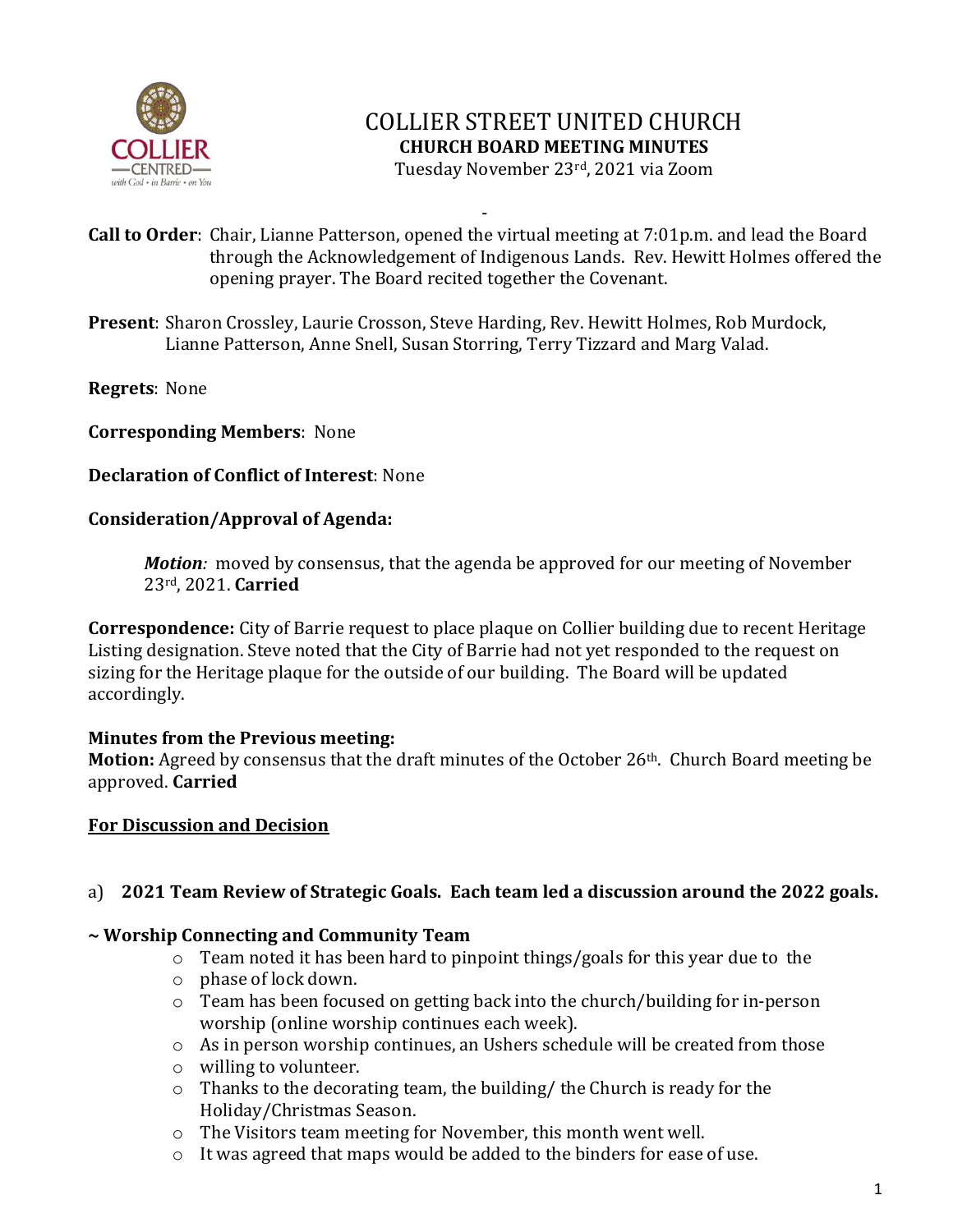## **~ Leadership Mentorship and Growth Team**

- o The team noted that the Terms of Reference document, that includes racialized board members, was forwarded to the Region's Community of Faith Commission for review and consideration.
- o Work continues on the workshop "Mindful Moments" focused on the congregation, staff, and the Church Board capacity building.
- o Will continue to follow up and provide support to Board teams with their goals and objectives for 2022.
- o Nomination's process is opened for the next AGM in March 2022. The Co-Chair, Deb will be in touch with relevant personnel for Board, Trustees, and other positions soon. The Board term for all current board members began January 1st, 2020, when the new constitution was implemented. Each term is for two years.

## **~Time, Treasures and Talent Team**

### **Social Action Task Force**

This task force has many pieces in play at this point.

- o Supporting Breakfast To Go program that is up and running.
- o Team brought in Indigenous speaker for all to learn about reasons for Land Acknowledgement.
- o Tiny pantry outside is up and running
- o Colliers Table continues to support the community next meal will be 2022.
- o Team continues to help local Women's Shelter

#### **For 2022**

- o Team is looking at bringing in a couple speakers on "Social Justice"
- o Tiny Pantry will continue to be a focus
- o Looking at ways to support the Busby, Women's & Children Centres.
- o Team continues support of the Music room program established in 2021 and will continue to be a priority.

## **Finance Task Force:**

- $\circ$  Finance 2022 goals have been established Budget ready for presentation to the congregation at the AGM.
- o The Reviewed 2020 Income, Expenses & Balance Sheet will be presented at AGM in March 2022.

## **Church Improvements /Property Task Force**

- o Parking lot completed
- o Parging completed
- o 2 Boilers fixed (1 new and 1 repaired) both are up and running

#### **For 2022**

- o Elevator replacement summer
- o Memorial Tree to be designed, built, and installed.

At the end of this discussion, it was recommended to have brief bullet point briefs for each report for the AGM in March 2022, which are quicker to read than documents assembled in paragraphs.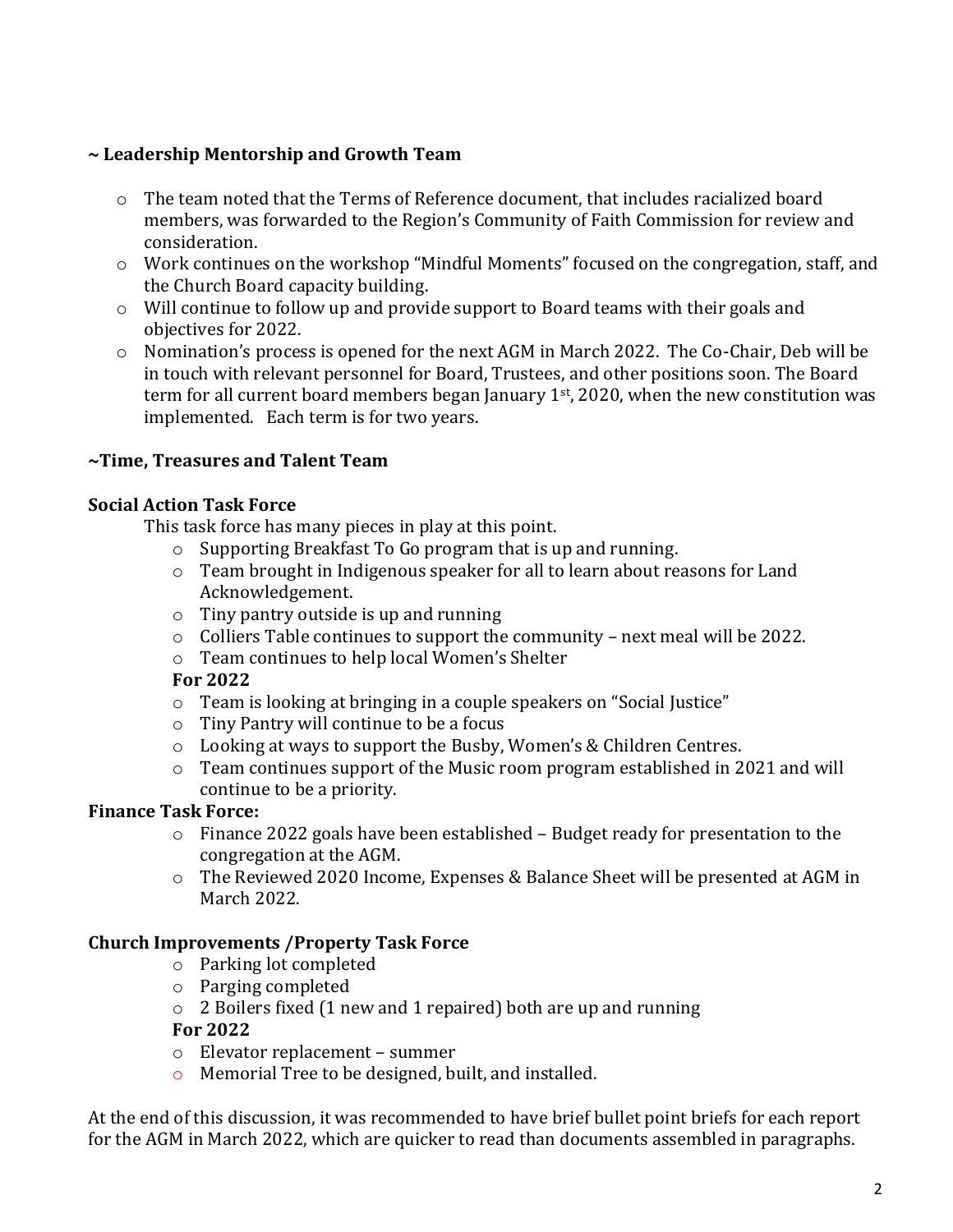### b) **Building Relations Within Our Collier Family & Community - Capacity Building Opportunities.**

Lianne led the Board in an open discussion around what we may do to build a stronger community through deeper relationships within our Collier Family and the community.

It was noted that support is available from a Professional and the Shining Waters Regional Council to provide training through workshops for the Board, Staff, and the wider Collier congregation. It is possible that resources may be available to enhance our Anti Racism work, policies, and their implementation within our community of faith and beyond. All presented in a proposal and will be further reviewed and decided at our meeting in January 2022.

It was agreed by consensus to extend the meeting.

#### c) **Time Treasure and Talents Finance Task Force October Financial Statements**

**Motion:** Moved by Consensus, that the Finance Task Force Report and the Financial Reports as of October 31st , 2021 (Income of \$257,835.32 and Expenditures of \$314,452.03), be accepted. **Carried**

## **2022 Budget Review & Update**

Laurie walked the Church Board through changes that were made to the 2022 budget since the last meeting. Lianne held an open forum for additional questions.

**Motion:** Moved by Consensus the Board receives the proposed 2022 Budget and recommends to the congregation at the annual AGM. **Carried.**

# **Rental Policy Fee Review**

Church Board had an open discussion around our rental policy fee structure. It was mentioned that the last increase was around two years ago; since then, we introduced a COVID-19 surcharge of 15% on all room rentals and decided there would be no fees increase in January 2021.

**Motion:** Board agreed by consensus that the COVID-19 surcharge would remain in place for the foreseeable future and base rental rates would not increase for 2022. **Carried**

# d) **Anti Racism Next Steps**

This topic was covered earlier in our meeting during the "Building Relations Within Our Collier Family, and Community".

# e) **Emergency Task Force Update**

The Emergency Task Force met in November. Open discussion was had around several topics as it related to current state and future state of the Re-opening Plan. The following motions were tabled:

**Motion:** Agreed by Consensus that effective immediately the Board will allow congregational singing in the Church; capacity limits will be increased to 200 people for the Christmas Eve worship services and effective January 17<sup>th</sup>, 2022, Phase 3 of the Reopening Plan will take effect in alignment with all government protocols. **Carried**